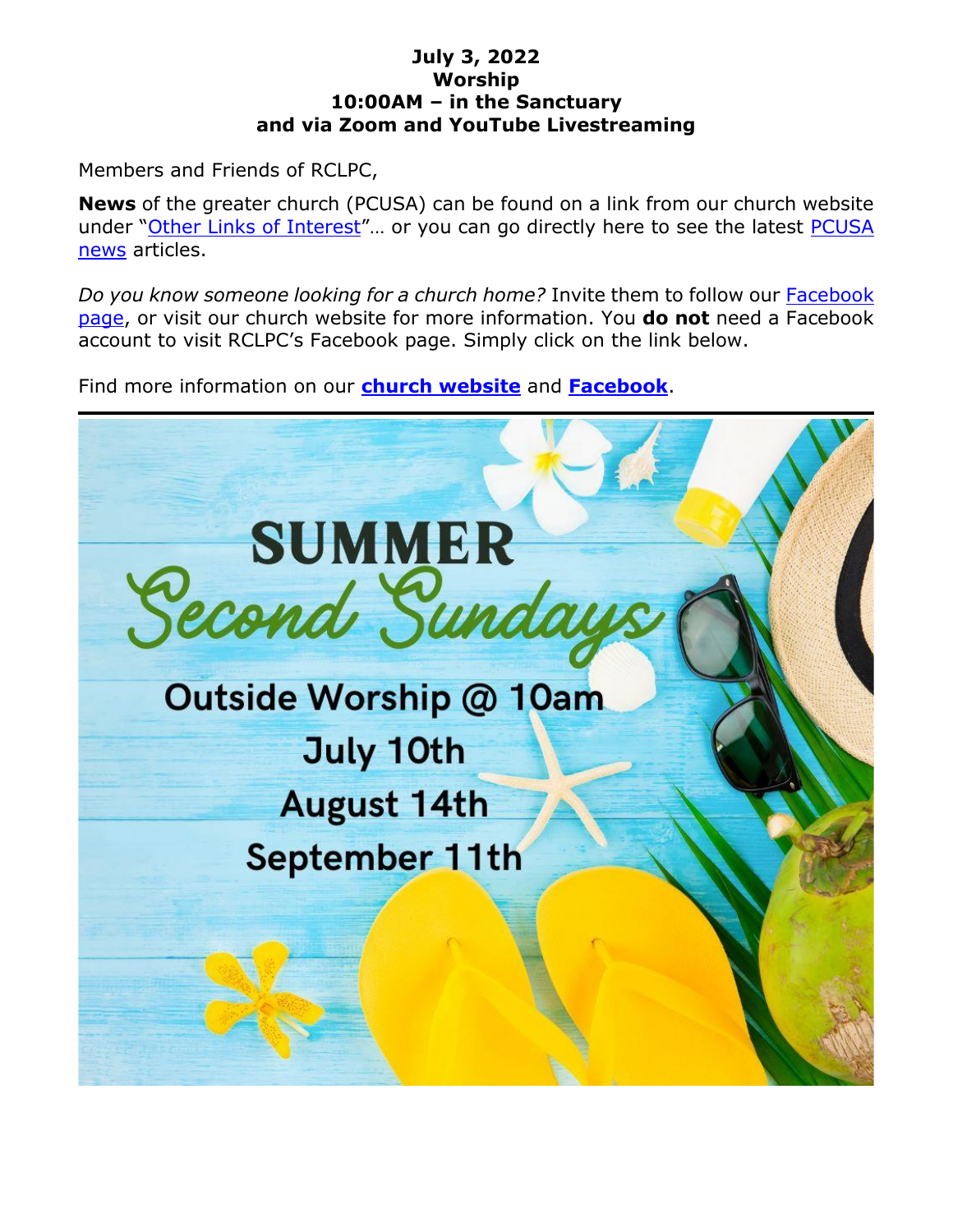#### **With Heartfelt Thanks**

We have truly been blessed with Raechel Sowa's joy, talent and energy in developing our youth group and Sunday school program. As life changes, Raechel has told us she needs to step down so we will be seeking new ideas and new people for the program. She is setting up an outline for next year's program, but will end her duties July 31. Please thank her for her work, and help her separate from the kids and program that she has loved.

#### **Session Highlights May 20, 2022**

- Rev. John Dillon Moderator
- Approved Session Meeting Minutes from May 20, 2022
- Approved Congregation Meeting Minutes from May 15, 2022
- Acknowledged that June  $28<sup>th</sup>$  Fellowship Hall will be a polling place with equipment setup June27th and equipment removal June 29th
- Mike Rugh and John Dillon were installed as GA representatives from the Blackhawk Presbytery
- Commissioner Resolutions to GA
	- Mike is co-sponsor of
		- **On Violence and Hate Against Asian Americans and Pacific Islanders**
	- John co-sponsor of
		- **On Addressing Mental Health Challenges at Every Level of the Church**
- Elder coverage while John out (GA & Vacation)
	- Louisville Mary Ellen Shine
	- July  $11^{\text{th}}$   $17^{\text{th}}$  Lisa Krchak
	- July  $18th 24th -$  Vicki Brown
	- July  $25^{th}$   $31^{st}$  Vicki Brown
- Approve outdoor worship on July  $10^{th}$ , August  $14^{th}$  (backpack Sunday) and outdoor worship and picnic on September 11<sup>th</sup> (Kickoff Sunday & Communion) at the church
- Approve accepting the 2021 Financial Audit
- Assigned elder 2022/2023 team and committee responsibilities
- Approved 2022/2023 RCLPC officers
	- President Lisa Krchak
	- Vice President Vicki Brown
	- Treasurer Linda Peel
	- Secretary/Clerk Lee Ekstrom
	- Financial Secretary Laurie Jensen
- Next Session meeting is August 22, 2022 at 7pm in Fellowship Hall